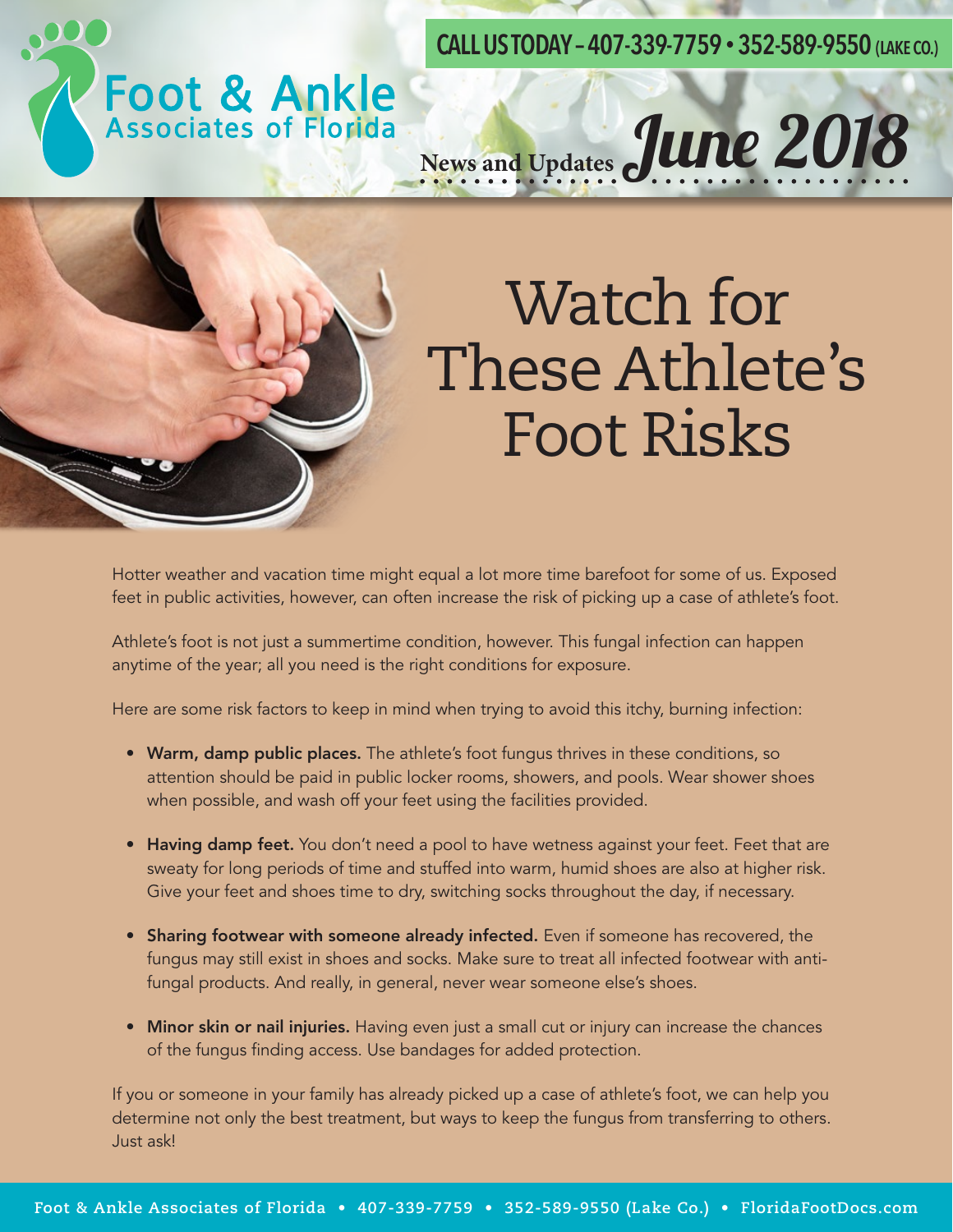### Facts to Know About Blood Pressure



That tightening cuff. The stethoscope against your arm. And then a couple of numbers.

Blood pressure is a part of many general physical examinations, but doesn't tend to be thought about unless the doctor notes a problem with it.

So what is a blood pressure reading measuring, anyway? Those two numbers represent pressure at two points of your heartbeat:

- Systolic Pressure, the top number, is the pressure of your heart contracting.
- Diastolic Pressure, the bottom number, is the pressure when your heart relaxes.

If you think of your heartbeat as a "lub-dub," systolic is the "lub" and diastolic is the "dub."

Now, a blood pressure reading is not always an exact science. The position you are in when your reading is taken can have an influence on the results. Your blood pressure can even vary by arm, which is why your doctor will sometimes check both.

High blood pressure tends to be a concern whenever it is found. Diet can cause this, of course. But while high sodium intake is often touted as a risk factor, too little salt can also cause blood pressure to rise in some people!

If you want to know a mineral that's great for regulating blood pressure, go with potassium. It helps relax the walls of your arteries and keep your pressure in a healthy range.

## Mark Your Calendars

- June 3 National Repeat Day Repeat a special time with a loved one!
- June 3 National Repeat Day Repeat a special time with a loved one!
- **June 6** National Running Day Remember to ease into any new running program
- **June 13** National Weed Your Garden Day
- **June 17** National Eat Your Vegetables Day (even the Brussel sprouts!)
- **June 21** National Daylight Appreciation Day (and the Summer Solstice)
- June 26 National Beautician's Day Provide a little extra tip
- June 28 National Handshake Day But remember to wash your hands!
- June 30 National Meteor Watch Day

 $\overline{\mathcal{L}}$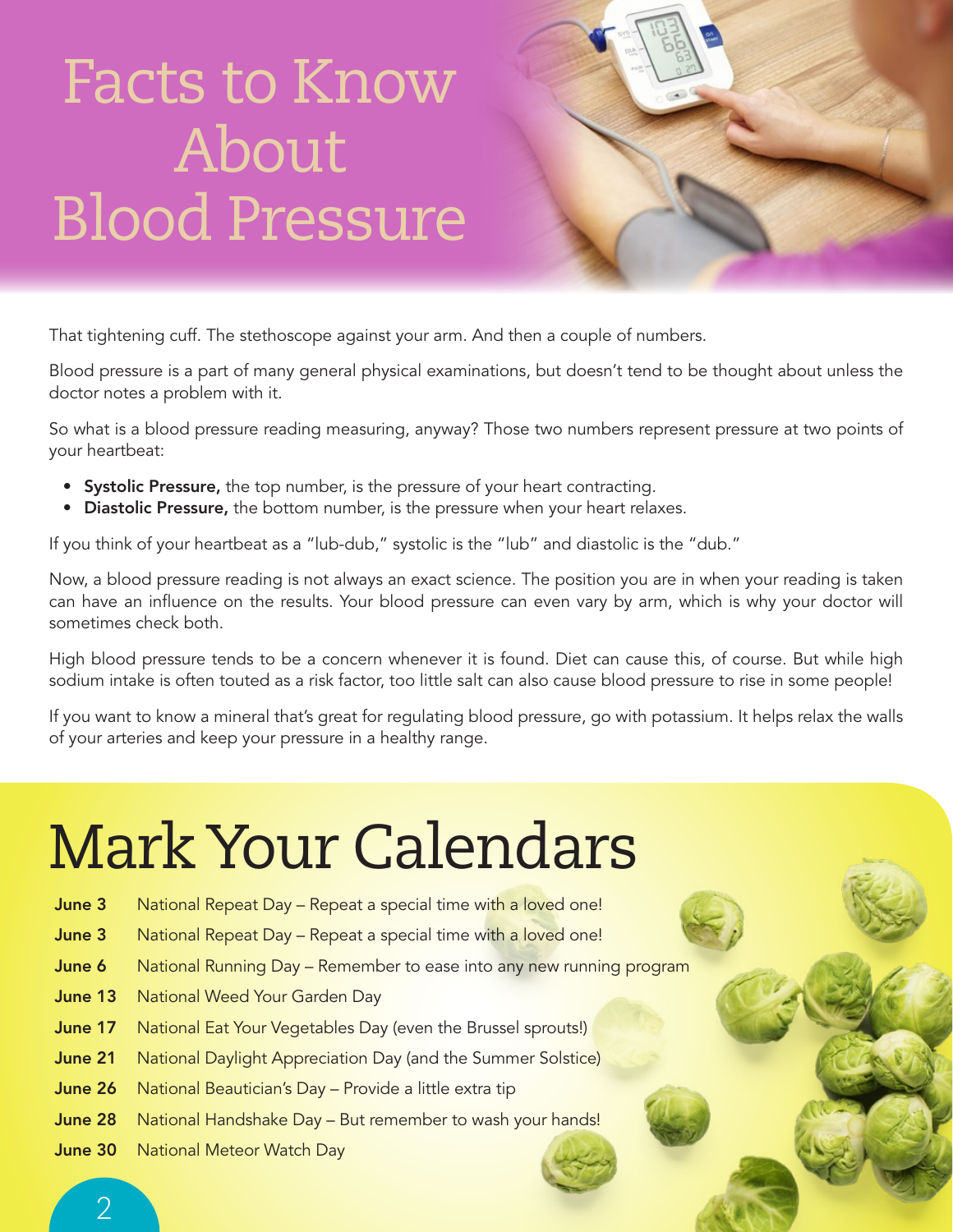### Is Nail Polish Toxic?

The potential health risks of nail polish have been a source of debate for some time. You might still see some of it rise up on your Facebook timeline or news articles.

But what should you be looking for when considering nail polish ingredients?

In the past, three big chemicals were tagged for removal from most polishes: dibutyl phthalate, toluene, and formaldehyde. This "toxic trio" was flagged for potential health risks presented to both nail salon workers and users.

There is another chemical that has also been under scrutiny in recent years: triphenyl phosphate (TPHP). This chemical can be absorbed into the body via nail polish, and has been found in nearly half of nail polish brands as of 2015.

TPHP has been seen to cause hormone disruption in animals. However, there have not been any large findings that the chemical has effects on humans.

What does that mean for you, though? You might not necessarily have to toss every bottle of polish you own. If you do have concerns about potential toxins, however, look for brands that advertise being "3-free" (free from the original "toxic trio") at the base. But there are also brands that are "5-free," 7-free" or more.

If you have additional questions about best nail polish practices, or if you have any additional concerns about your toenails, don't be afraid to bring them up to us. We'll gladly help you keep your nails—and you healthy.





### Kick Up Your Water with an Infusion Recipe

We get that water isn't always the most exciting beverage, but infusion is a great way to add a kick of flavor with less sugar than sodas and juices.

Try this easy infused water recipe for a taste of what flavored water can do, then feel free to try your own ideas! A pitcher with an infusing lid is a good investment for this, but a half-gallon mason jar will work too.

#### Strawberry Lemon Infused Water

#### **Ingredients**

- 15 fresh strawberries
- 1 lemon
- Water

#### Preparation

- Wash and finely slice the strawberries, then add them to a 1/2 gallon infusion pitcher or glass jar
- Wash and slice the lemon, rind on, and add to the container
- Stir gently and refrigerate at least 4 hours

That's all there is to it! And if you drink down much of the water in the first day, simply refill the container to get a second infusion out of the fruit.